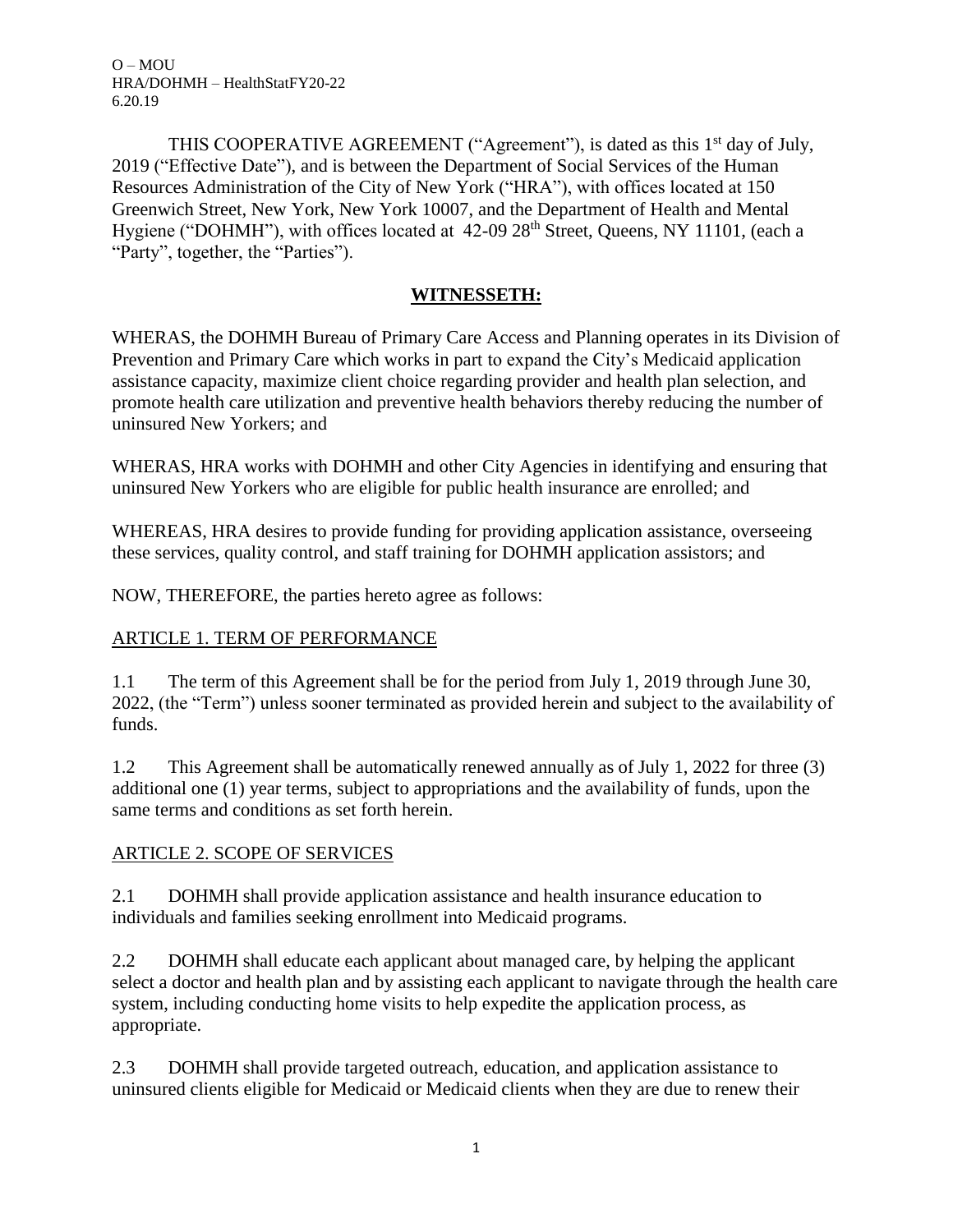coverage. These clients may consist primarily of residents who obtain services in DOHMH health centers or participate in DOHMH's programs. This Medicaid application and renewal assistance will be provided through June 30, 2022 or until the State takes over the Medicaid renewal process.

2.4 DOHMH shall employ special initiatives, such as outreach, screening and referrals, to link its application assistors with uninsured children eligible for Medicaid who are: seeking services at DOHMH health centers, or who are applying for the Children with Special Health Care Needs Program, or the Early Intervention Program. DOHMH application assistance staff will provide home visits to help expedite the enrollment process for vulnerable, high risk children in Medicaid and Medicaid Spend-Down programs.

2.5 HRA will provide reports, documents, and other information as necessary to allow DOHMH to perform its duties under this Agreement.

# ARTICLE 3. STAFF REQUIREMENTS

3.1 DOHMH shall provide staffing at levels and titles consistent with those set forth in the Budget, which is incorporated herein by reference and included as **Attachment A**.

# ARTICLE 4. TERMS OF PAYMENT

4.1 HRA agrees to submit a claim on behalf of DOHMH to the Office of Temporary Disability Assistance ("OTDA") on the basis on actual expenditures submitted to HRA in an amount not-to-exceed a yearly budget of \$8,064,557.00 for Fiscal Years 2020-2022, in accordance with **Attachment A**.

4.2 HRA hereby grants approval for all modifications to line items in the Budget that do not exceed 10% of the value of the total annual budget as long as the total annual budget remains unchanged. Prior to making any reallocations or other changes that would exceed 10% of the total annual budget, DOHMH shall submit a written request for approval of the modification to HRA. DOHMH shall not make any such changes without the prior approval of HRA.

4.3 DOHMH shall submit monthly reports that include information on: (1) the number of clients receiving application or renewal assistance and the disposition of these applications or renewals in accordance with data available through HRA systems or NY State of Health systems, as appropriate; (2) the number of home visits; and (3) the number of clients receiving education and outreach activities. Within each of these reporting categories, DOHMH will identify the DOHMH Health Centers or program area within which the client participates, if applicable. HRA in consultation with DOHMH will provide details on format and content of these reports, which may evolve over time as needed and appropriate. The monthly report shall be sent via email and hard copy to: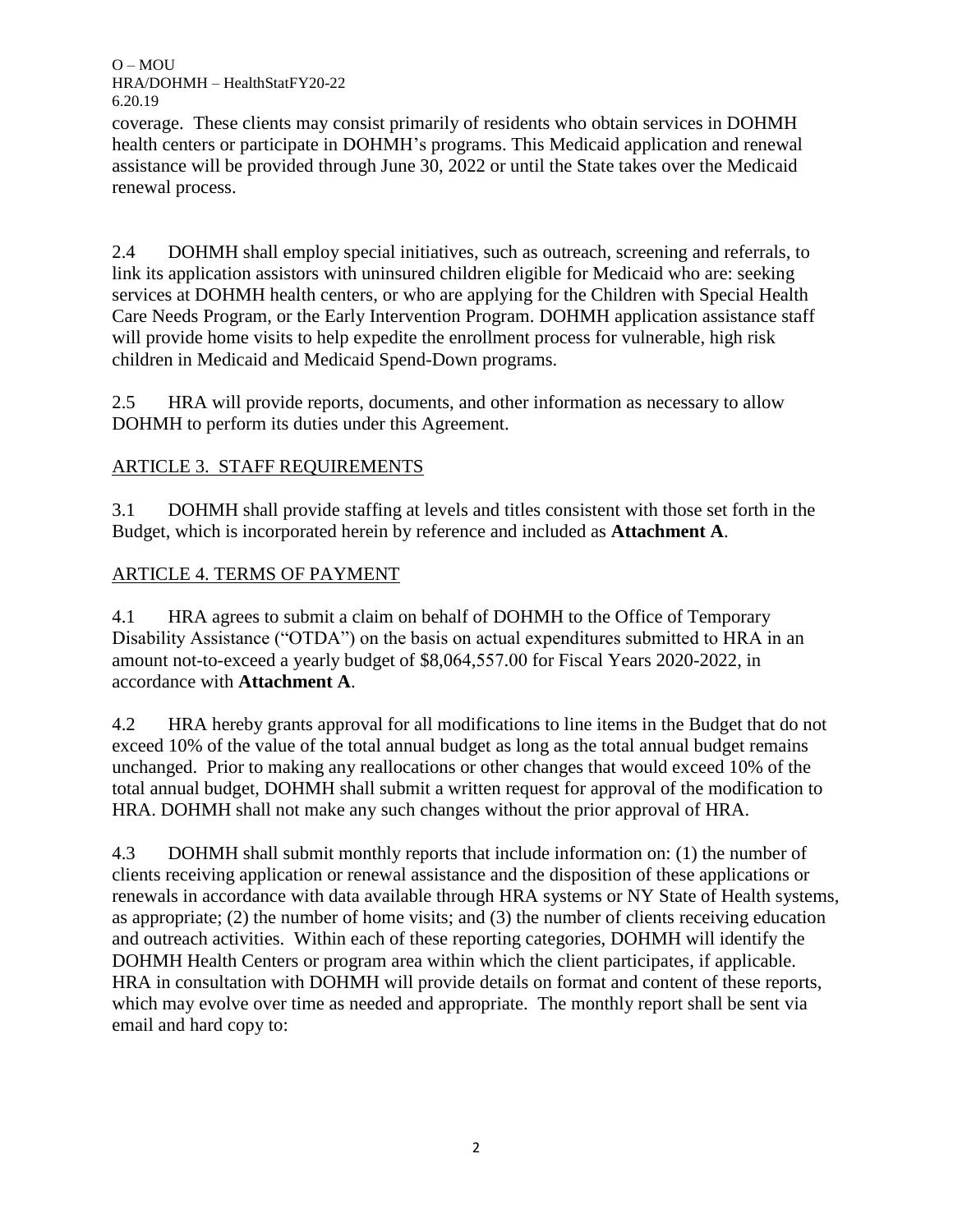> New York City Human Resources Administration Office of Citywide Health Insurance Access 150 Greenwich Street, 37<sup>th</sup> floor New York, NY 10007 Attn: Audrey M. Diop, Managing Executive Director Email: [diopa@dss.nyc.gov](mailto:diopa@dss.nyc.gov)

4.4 DOHMH shall forward to HRA documentation (inter-agency expenditure report) in support of the Administrative expenses including overtime and OTPS expenditures described in Attachment A, such as basic travel, supplies, equipment, informational material. The documentation should be submitted on a *quarterly basis within thirty (30) days following the end of the quarter*.

4.5 HRA will in turn submit a claim for these expenditures to NYS Office of Temporary Disability Assistance ("OTDA"). Reimbursement to DOHMH shall be subject to NYS reimbursement. Upon receipt of reimbursement from OTDA, HRA will forward, and DOHMH agrees to accept as full reimbursement the amount settled by OTDA. If claims for reimbursement are made by HRA on behalf of DOHMH pursuant to the Agreement, and such claims are disallowed, then DOHMH shall assume full responsibility for the cost of such services.

4.6 DOHMH shall submit quarterly Inter-Agency expenditures reports to:

**Director** Finance Office-Bureau of Claims & Reimbursement 150 Greenwich Street, 34<sup>th</sup> Floor New York, New York 10007

4.7 The Inter-Agency expenditure reports shall be signed by the Director of DOHMH's fiscal department or designee and shall include the following typed language:

*"I hereby certify that this expenditure report is for articles received, services rendered or amounts expended on behalf of the City of New York, that is correct as to the prices and amount, that it is necessary for the proper transaction of the business of the Department, that it was incurred solely for the benefit of the City of New York that no part of the amount claimed therein has been previously certified, and that the amount is solely for the operation of said Program described on this expenditure report."*

4.8 All invoices for the prior Fiscal Year must be submitted for payment no later than July 15th of the Fiscal year.

# ARTICLE 5. NOTICES AND COMMUNCATIONS

5.1 All notices and communications to the parties under this Agreement shall be delivered by hand or sent via facsimile, by Registered or Certified Mail, Returned Receipt Requested, or by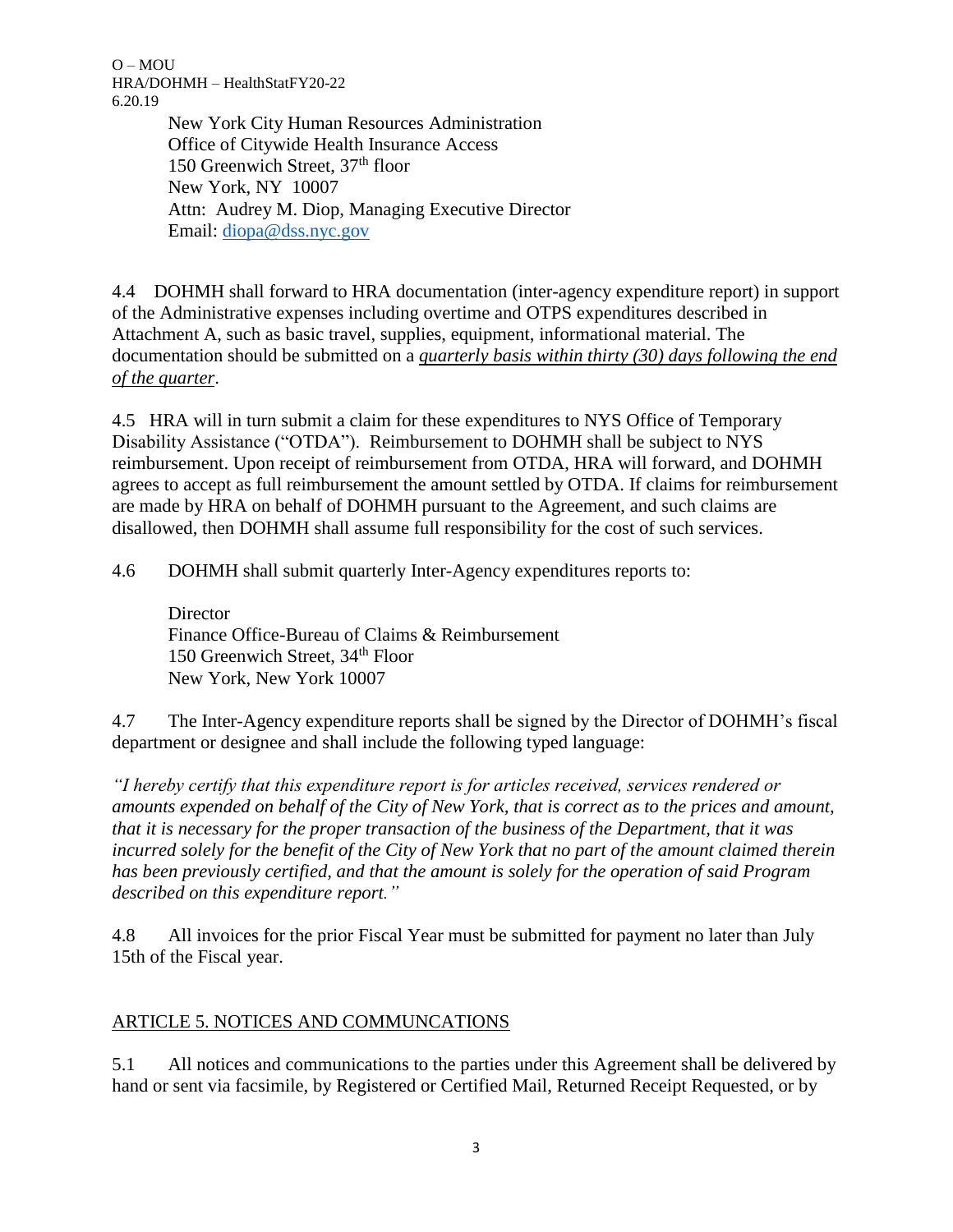overnight mail, Express Mail, or other overnight delivery service that provides a receipt to the sender.

5.2 All notices and correspondence to HRA shall be delivered to the following addressee and address:

NYC Human Resources Administration Office of Citywide Health Insurance Access 150 Greenwich Street, 37<sup>th</sup> Floor New York, NY 10007 Attn: Audrey M. Diop

5.3 All notices and correspondence to DOHMH shall be delivered to the following addressee and address:

Deputy Commissioner Prevention and Primary Care New York City Department of Health and Mental Hygiene 2 Gotham Center, CN-52 42-09 28th Street Queens, New York 11101

With a copy to: Assistant Commissioner Primary Care Access and Planning New York City Department of Health and Mental Hygiene 42-09 28th Street Queens, New York 11101

Office of the General Counsel New York City Department of Health and Mental Hygiene 2 Gotham Center, CN-52 42-09 28<sup>th</sup> Street Queens, New York 11101.

## ARTICLE 6. RETENTION OF RECORDS

DOHMH will retain all books, records and other documentation relevant to this Agreement for a period of six (6) years after the final payment or termination of this Agreement, whichever is later. Any City, State, and Federal auditors, and any other person duly authorized person by HRA shall have full access to and the right to examine any of these records during this period.

#### ARTICLE 7. PUBLICITY

7.1 The prior written approval of HRA is required before DOHMH or any of its employees, servants, agents, or independent contractors, at any time, either during or after completion or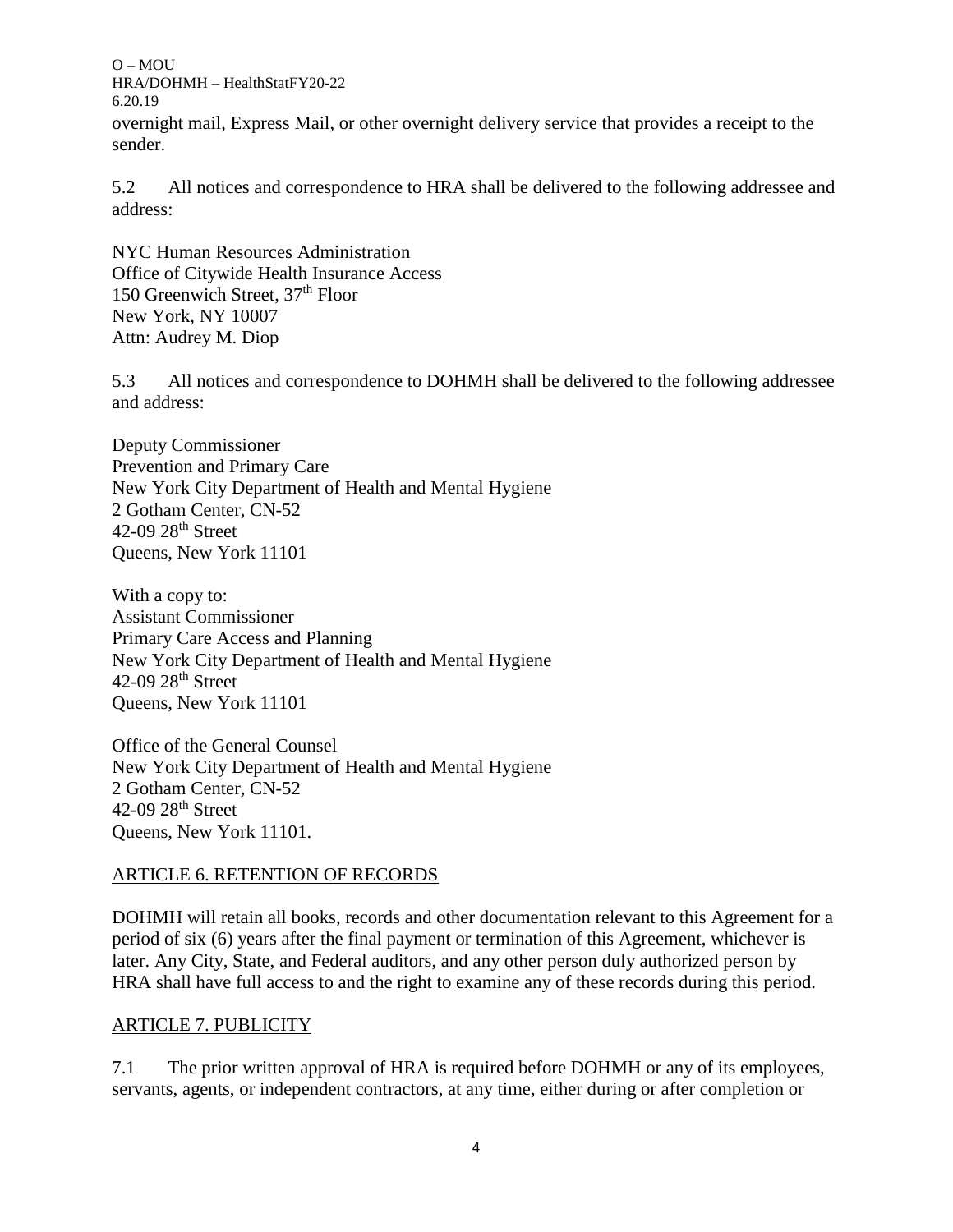termination of this Agreement, makes any statement to the press or issues any communication bearing on the work performed or data collected under this Agreement.

7.2 If DOHMH publishes a work dealing with any aspect of performance under this Agreement, or if the results and accomplishments attained in such performance, HRA shall have a royalty free, non-exclusive and irrevocable license to reproduce, publish or otherwise use and to authorize others to use the publication.

# ARTICLE 8. COMPLIANCE WITH LAW

The services rendered under this Agreement shall be performed in accordance with all applicable provisions of Federal, State, and City, rules, and regulations as are in effect at the time such services are rendered, including, without limitation, the Civil Rights Act of 1964 as amended by Executive Order 11246, 41 CFR 60, Section 504 of the Rehabilitation Act of 1973, and 45 CFR 84 and 85.

# ARTICLE 9. CONFIDENTIALITY

9.1 All client information obtained, learned, developed, or filed by DOHMH or HRA concerning recipients of services, including data contained in official HRA files or records, shall be held confidential by DOHMH pursuant to the provisions of the Social Services Act, 42 U.S.C.A 1306 (1998), and any applicable regulations promulgated thereunder, and shall not be disclosed by DOHMH to any person, organization, agency, or other entity except as authorized or required by law.

9.2 All or the reports, information, or data furnished, prepared, assembled, or used by DOHMH or HRA under this Agreement are to be held confidential, and DOHMH agrees that the same shall not be made available to any individual or organization without the prior written approval of HRA, except as directed by a court of law in a proceeding in which HRA has been directed by a court to make the disclosure.

9.3 Nothing herein shall be construed to prohibit the publication of statistics so classified as to prevent the identification of the participants.

9.4 The Parties agree to hold confidential all protected client specific information obtained pursuant to this Cooperative Agreement, and to abide by the provisions of New York State Social Services Law; New York State Public Health Law Article 27F; New York State Mental Health Laws; New York State Public Officers Laws; and all applicable federal and state laws and regulations.

9.5 Any disclosure of HIV-related information shall have the following written statement accompany it:

"*This information has been disclosed to you from confidential records which are protected by State law. State law prohibits you from making any further disclosure of this information without the specific written consent of the person to whom it pertains, or as otherwise permitted*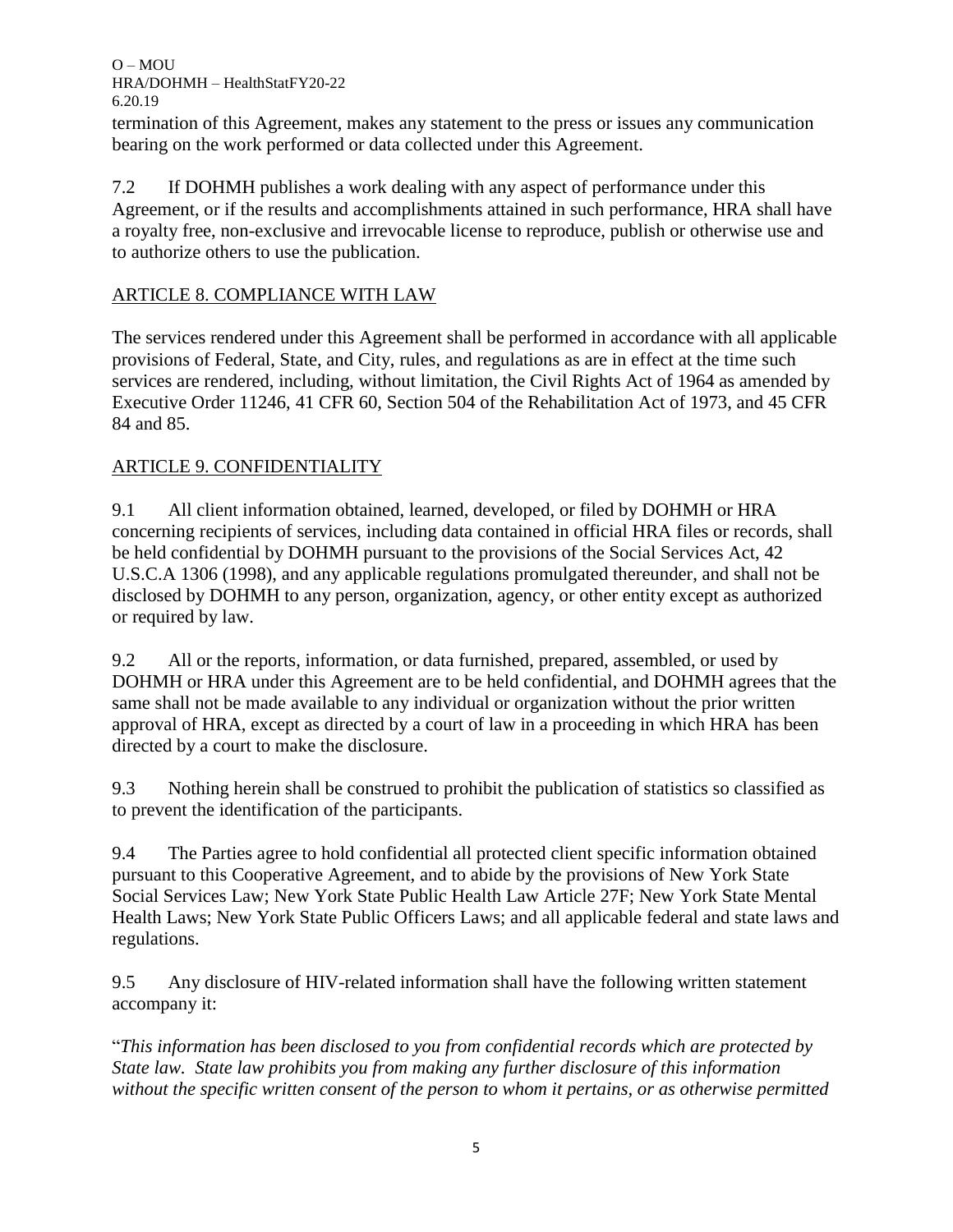*by law. Any unauthorized further disclosure in violation of State law may result in a fine or jail sentence or both. A general authorization for the release of medical or other information is not sufficient authorization for further disclosure."*

9.6 All provisions of this Article shall remain in full force and effect following the termination of cessation of the services required by this Agreement.

# ARTICLE 10. SURVIVAL

The Provisions of Article 6 and Article 9 shall remain in full force and effect following termination of, or cessation of the services required by this Agreement.

## ARTICLE 11. SUPERVISION REQUIREMENTS

In compliance with the NYS Office of Temporary and Disability Assistance's ("OTDA") Fiscal Reference Manual ("FRM"), Volume 3, Chapter 5, the Commissioner of HRA shall have organizational supervision of any staff working pursuant to the terms of this Agreement. The Commissioner of HRA may have input into the assignment, retention and reassignment of any staff working pursuant to this Agreement; however, the ultimate authority for these staff members shall remain with the appointing office.

## ARTICLE 12. TERMINATION

12.1 Either HRA or DOHMH shall have the right to terminate this Agreement in whole or in part:

- A. Without cause, by giving other thirty (30) days' prior written notice to such effect; or
- B. Immediately, if for cause, as determined by HRA or DOHMH, as the case may be, exercising its reasonable judgment.

12.2 HRA shall have the right to terminate this Agreement in whole or in part immediately if Federal or State reimbursement is terminated or not allowed.

12.3 In the event that HRA does terminate this Agreement, DOHMH shall not incur or pay any further obligation pursuant hereto beyond the termination date. Any obligation necessarily incurred by DOHMH on account of this Agreement prior to receipt of the notice of termination and falling due after such date shall be paid by HRA in accordance with the terms of this Agreement. In no event shall the word "obligation: as used herein be construed as including any lease agreement, oral or written, entered into between DOHMH and its landlord.

## ARTICLE 13 – POSTING ON NYC.GOV

Pursuant to Local Law 40 of 2011, the Parties understand that this MOU may be posted on NYC.gov within thirty (30) days of execution.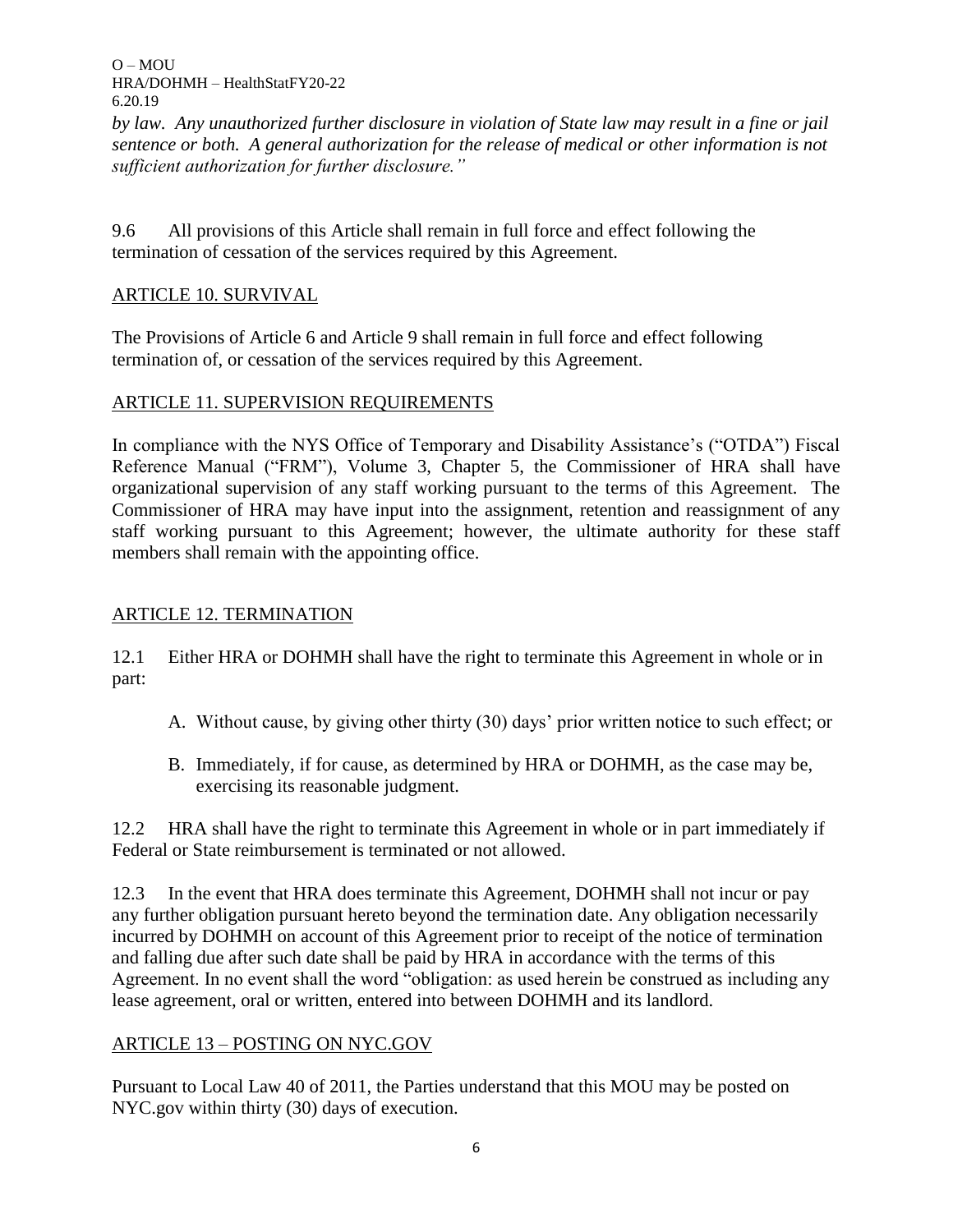#### ARTICLE 14. MODIFICATION

This Agreement may be modified by the parties in writing in a manner not materially effecting the substance hereof. It may not be altered or modified orally.

#### ARTICLE 15. ENTIRE AGREEMENT

This Agreement contains all the terms and conditions agreed upon by the Parties hereto, and no other agreement, oral or otherwise, regarding the subject matter of this Agreement shall be deemed to exist or to bind any of the Parties hereto, or to vary any of the terms contained herein.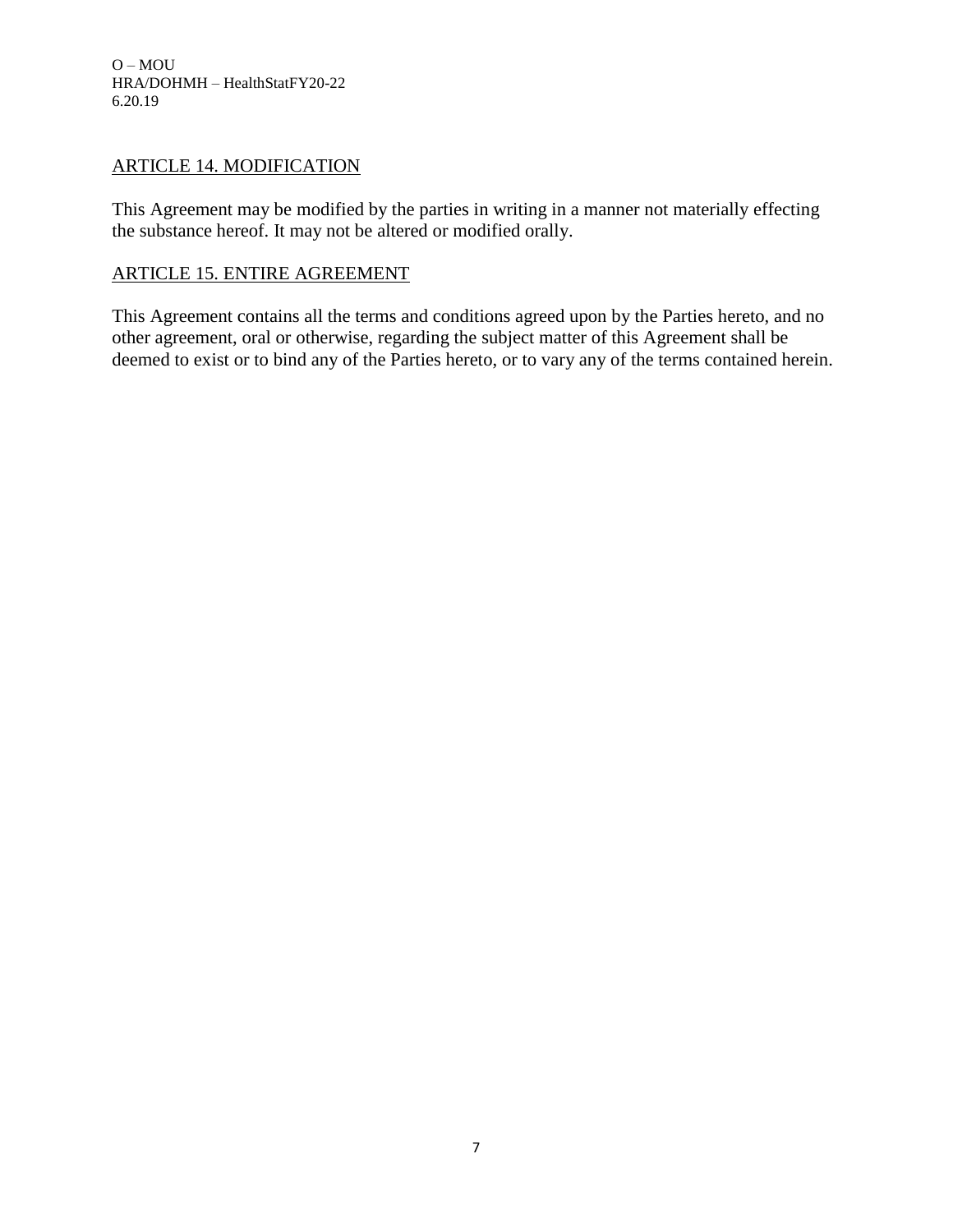IN WITNESS WHEREOF, the parties hereto have caused this Agreement to be executed as of the Effective Date by their duly authorized representatives.

THE CITY OF NEW YORK Department of Health and Mental Hygiene BY:

NAME: Assunta S. Rozza

|       |  | TITLE: Deputy Commissioner, Finance |  |
|-------|--|-------------------------------------|--|
| DATE: |  | $W$ ais 7.                          |  |

THE CITY OF NEW YORK Department of Social Services Human Resources Administration

 $\sqrt{2}$  $\gamma^{\prime}$ BY:

NAME: Vincent Pullo

TITLE: ACCO

DATE: 8/6/2020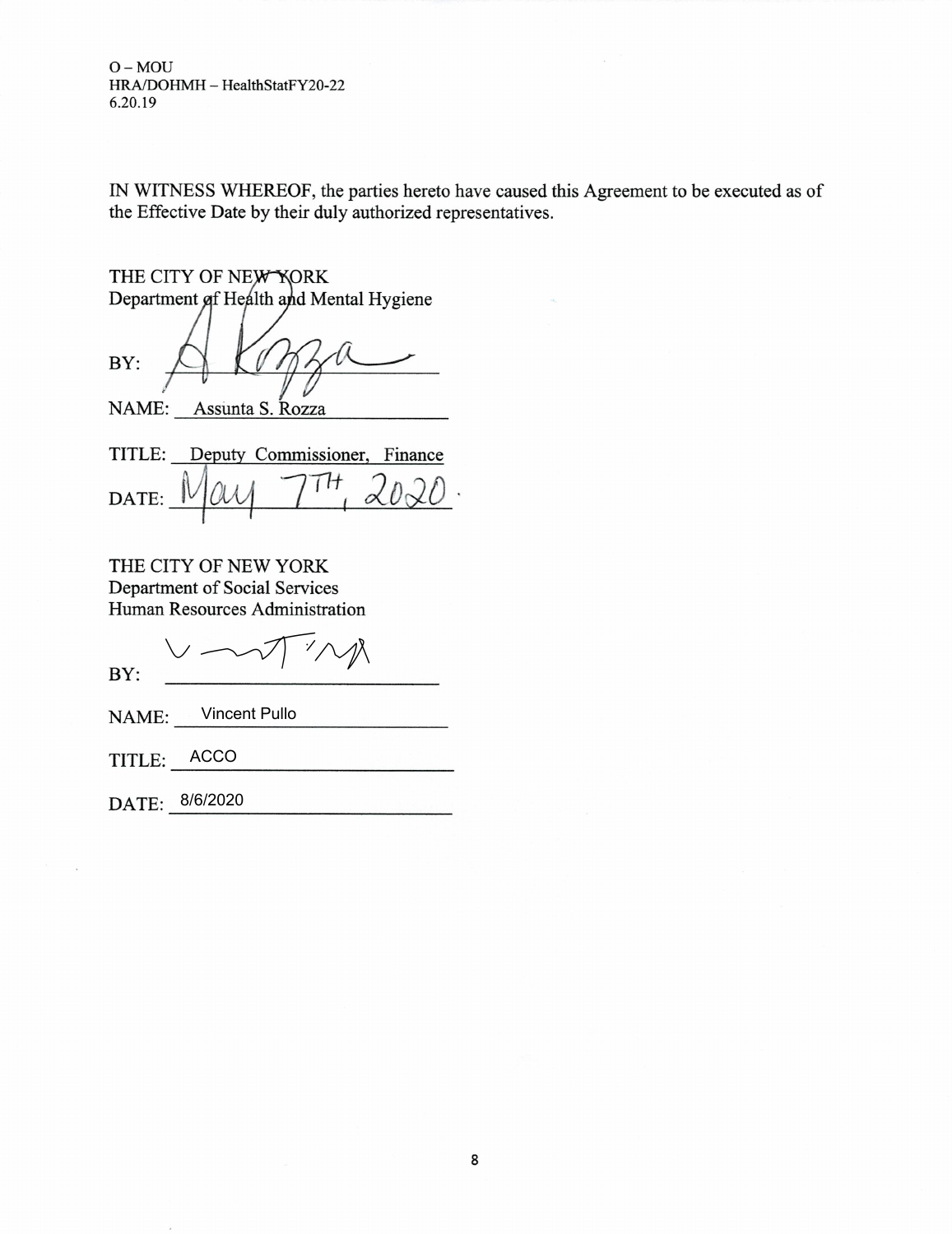| $O-MOU$<br>HRA/DOHMH - HealthStatFY20-22<br>6.20.19<br>ACKNOWLEDGEMENTS: |                                             |
|--------------------------------------------------------------------------|---------------------------------------------|
| <b>STATE OF NEW YORK</b>                                                 |                                             |
| <b>COUNTY OF NEW YORK</b>                                                | SS:                                         |
| On this<br>day of                                                        | , 2020, before me personally came           |
|                                                                          | of the DEPARTMENT OF SOCIAL SERVICES OF THE |

HUMAN, RESOURCES ADMINISTRATION of the CITY OF NEW YORK, the person bescribed in and who executed the foregoing instrument, and acknowledged to me that he/she executed the same for the purposes therein mentioned.

#### **NOTARY PUBLIC**

**STATE OF NEW YORK** COUNTY OF NEW YORK

20 3  $\frac{20}{3}$ , before me personally came Assunta On this  $\mathcal{F}^{+h}$ day of  $M$   $\alpha$ Rozza known to be the Deputy Commissioner/Chief Financial Officer of the DEPARTMENT OF HEALTH AND MENTAL HYGIENE of the CITY OF NEW YORK, the person described in and who executed the foregoing instrument, and acknowledged to me that he executed the same for the purposes therein mentioned.

**JOSEPH RUSSO** Notary Public - State of New York NO. 01RU6346340 **Qualified in Queens County** My Commission Expires Aug 8, 2020 Made parsuant to Executive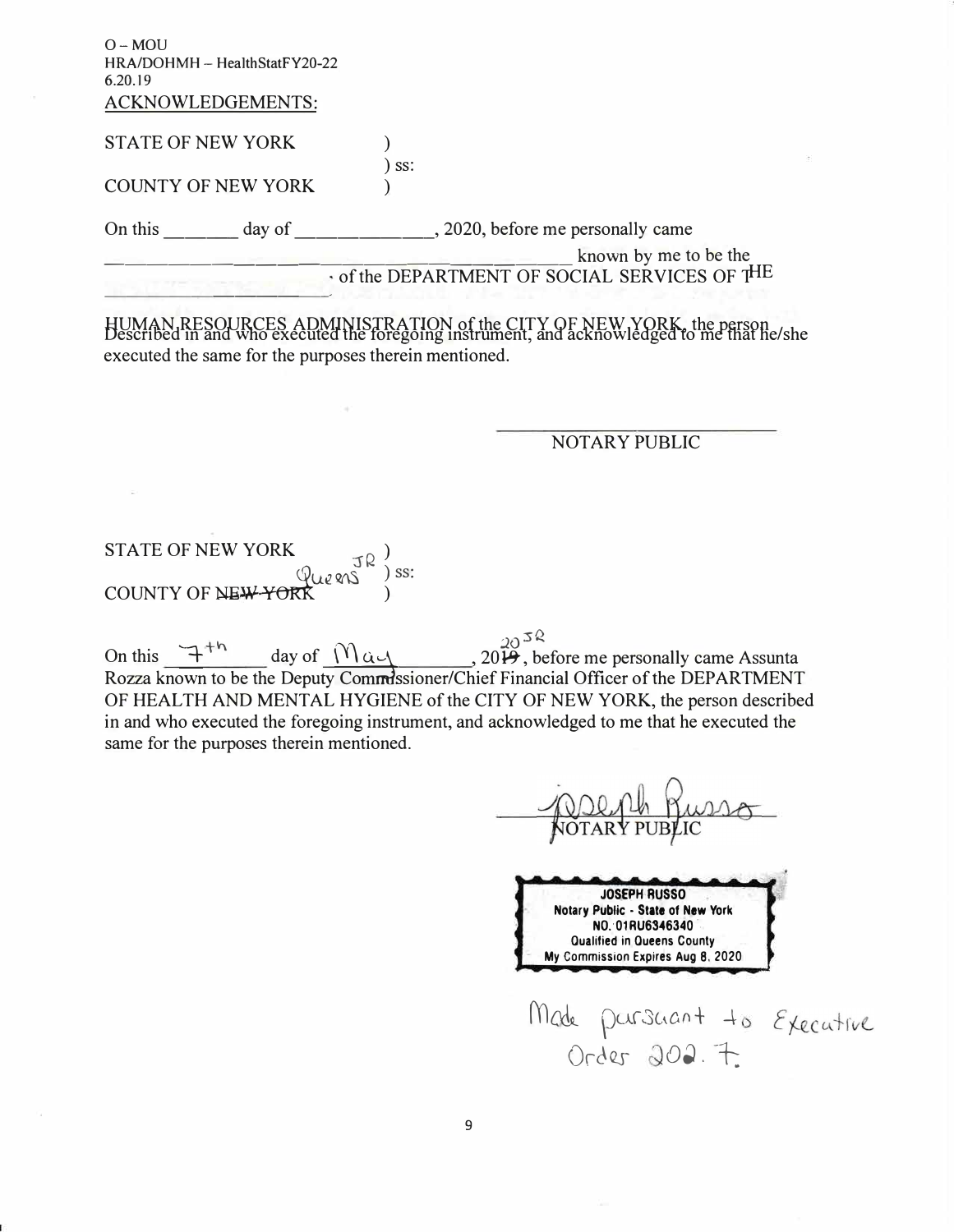# **ATTACHMENT A**